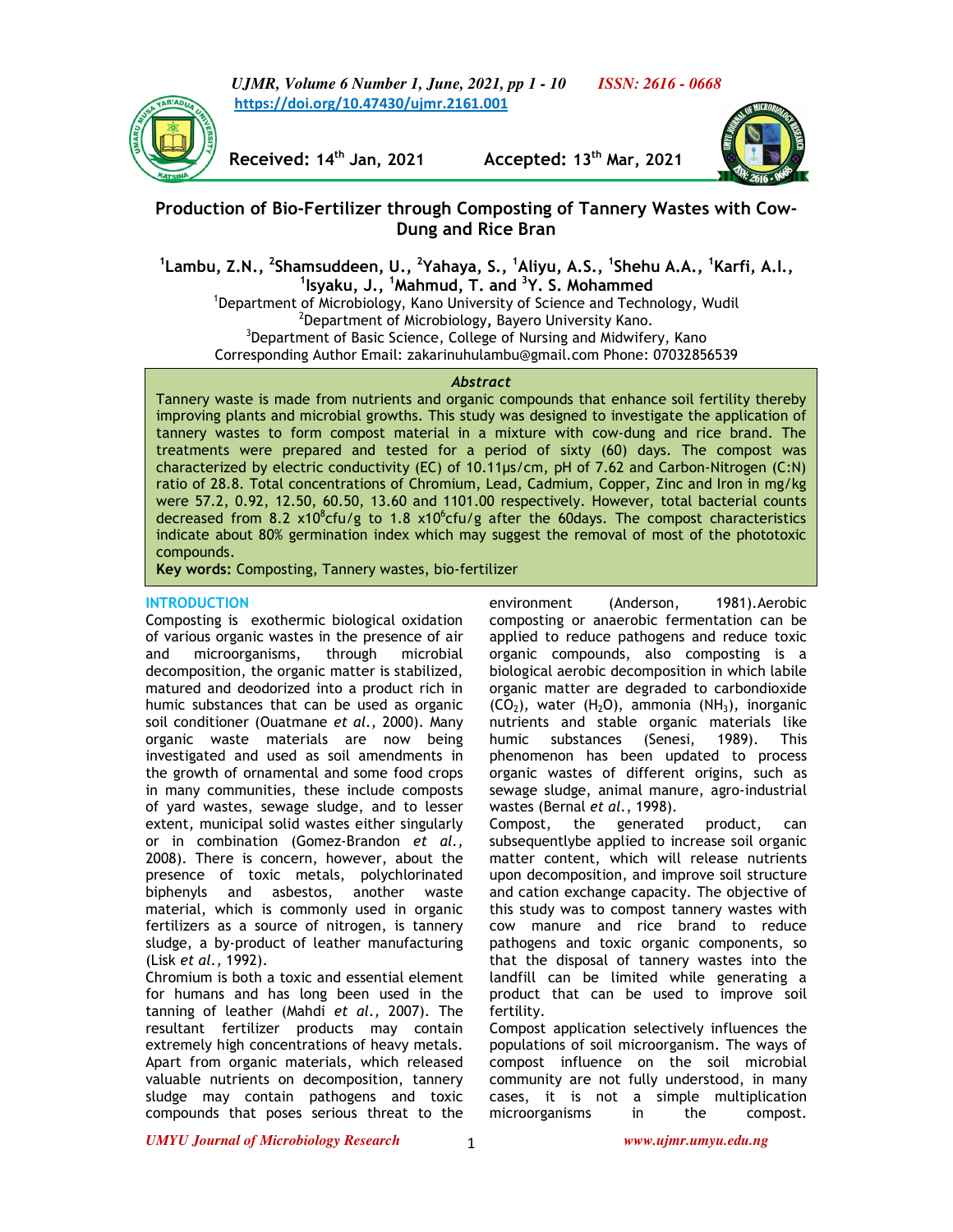In contrast, there is evidence that addition of compost promotes the growth of indigenous soil microorganisms (Innebrebner *et al.* 2006). However, the mechanisms of promotion are unknown in most cases. Also the compost promotes indigenous *Bacillus* sp. In the soil possibly supply or organic matter activates certain microorganism (Fliessbatch *et al.* 2006). Composting, when conducted properly, can allow temperatures to reach thresholds high enough to inactivate viruses and parasites in addition to harmful bacteria. (Pourcher *et al*. 2005) reported that infectious enteroviruses were inactivated after one month of composting sewage sludge – straw mixture.

High temperature is the most important factor for the "Hygienization" (example; elimination of pathogens) of compost (Downer *et al*. 2008). However not all pathogens have the same sensitivity to high temperature (Bollen and Volker 1996). Effectivity of hygienization depends not only on the maximum temperature achieved within the compost pile, but also on the duration of the heat period (Elorrieta *et al*. 2006). In addition moisture also interacts with temperature in the hygienization process (Fayolle *et al*. 2006). Contrary to common belief, high temperatures are not the only mechanism for the hygienization. For example (Elorrieta *et al.* 2006) showed that the release of phenolic compounds during the process could be responsible for hygienization.

### **MATERIALS AND METHODS**

### **Composting**

Dried tannery wastes collected from Unique leather industry in Saharada, Kano, Nigeria was used for this research.

An in vessel (pit) type of compost was used and consisted of approximately 5000 kg of tannery wastes, rice bran, and cow manure at ratios of 1:3:1. The initial moisture content of the composition was 60% and composting cycle lasted for sixty days. The pits were turned after every five days to maintain adequate aeration and to minimize odor production. Subsequently, samples for physicochemical and heavy metals analysis were systematically taken at the end of every ten days of the composting process and air-dried for a period of another ten days. The dried samples were separately ground down into fine powder as described by Mahdi *et al.,* (2007).

### **Physicochemical analysis**

The temperature was measured in triplicate during mesophilic, thermophilic and maturation phases of composting using mercury in glass thermometer at the composting sites. Moisture content of the composts were determined after ovendrying the samples (10g, fresh weight) at 105 $^{\circ}$ C for 24h. Total carbon was determined by dry combustion at 550°C and total N content (TN) by the Kjeldahl digestion analysis. pH and electrical conductivity (EC) were measured in aqueous extracts (1:10, w/v) using a pH meter (HD8602, Italy) and a conductivity meter (CC401 ELMEIRON, Poland), respectively. Samples were analyzed in triplicate. Micro nutrients and heavy metals were analyzed by Atomic Absorption spectroscopy (AAS) as described by Eno *et al.* (2009).

# **Isolation and identification of bacteria**

Bacteria were isolated from the composts by serial dilution from 10 $5$  to 10 $8$  and in duplicated Petri dishes were plated and labeled accordingly from each of the mesophile (30 and 35°C), thermophile (40 and 70°C), maturation and cooling phases (35 and 30°C) using nutrient agar (NA). The plates were incubated at 30°C, 35°C, 40°C and 70°C for 24h to represent the respective phases. Colonies were counted and expressed in cfu/g. Isolates were purified and preserved accordingly. The samples were collected during morning's hours, afternoon and evening hours. Presumptive identification was carried out by colony morphology, and gram reactions.

### **Compost Maturity Test**

The physical and chemical method of compost maturity/stability including color and odor changes, texture, C:N ratio, germination index and temperature were adopted (Zucconi *et al.,*  1981).

### **Germination index**

Germination index were determined according to the method of Zucconi *et al.,* (1981) ten grams (10g) of all the screen samples were shaken with 100ml of distilled water for an hour. The suspension was centrifuged for 15 minutes at 300 rpm and supernatant was filtered through a filter paper. Ten seeds of beans (*Vigina unguiculata*) were placed on filter paper in a petridish. Two milliliter (2ml) of the extract was added to the Petri dish. Two milliliter (2ml) of distilled water was also used for control. The test was ran in triplicate. Petri dishes were left on the laboratory bench and after 48 hours, the total length of each beans root was measured. If the seed was did not germinate their root length was considered to be 0mm. the germination index is given as percentage based on the total length of root on the test plate x100 divided by total length of the root of the control plate.

### **Carbon Nitrogen Ratio (C/N)**

Organic carbon content was determined using the method described by Walkley and Black, (1934). While total nitrogen (N) were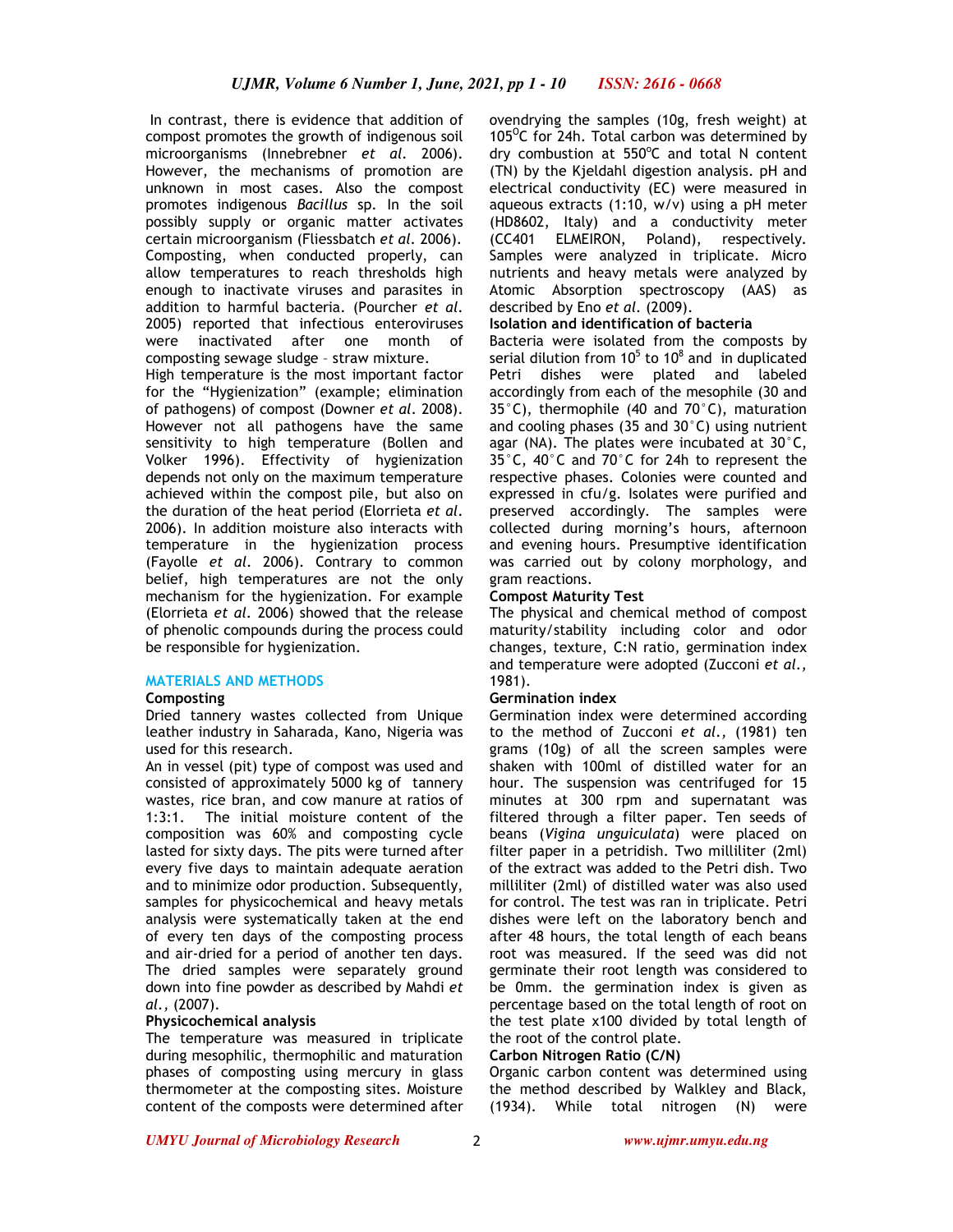determined by micro-kjedahl method. While, colour change were accessed by visual observation and odour through olfactory judgment as adopted by Pan and Sen, (2013).

#### **RESULTS AND DISCUSSION**

Physicochemical properties of the raw materials used for composting

The results of the physicochemical properties of tannery sludge, rice bran and cow manure used for the composting are presented in (Table 1). The cow manure was the lowest in C/N ratio (25.96) followed by rice bran and tannery sludge with the ratio of 59.14 and 28.81 respectively. The EC of the substrate were (10.11, 8.00 and 6.950) µs/cm for the cow dung, rice bran and tannery sludge respectively. The tannery wastes showed that the level of chromium was higher (52.20 mg kg) in tannery sludge. The pH of cow manure and .

rice bran were acidic (5.71 and 6.90) while that of tannery wastes was alkaline with the value of 7.62.

The results above is poorly presented, figure were shown and referred to. A better way of doing this is to describe the values as high, medium or low and show the maximum tolerable limits. Clarity of language is key here. **Temperature changes** 

In this study, three different temperature phases were observed for the different composting pits (Figure 1). The initial mesophilic phase  $(25-40^{\circ}C)$  lasted for 4 days in Tannery sludge, Rice bran and Cow manure (TRC), Tannery sludge and Rice Bran (TR) while 24 days for Tannery sludge only (T). Thermophilic phase  $(40-70^{\circ}C)$  lasted for 28, 22 and 10 days for TRC, TR and T respectively. Maturation phase also lasted for 20, 24 and 14 days for the TRC, TR and T respectively

**Table 1: Physico-chemical Characteristics of Tannery Sludge, Rice Bran, and Cow dung composts**

| <b>Characteristics</b> | Tannery sludge                      | Cow manure                                 | Rice bran                                       |
|------------------------|-------------------------------------|--------------------------------------------|-------------------------------------------------|
| Ph                     | $7.62 \pm 0.1^a$                    | $5.71 \pm 0.026^{\circ}$                   | $6.90 \pm 0.01$ <sup>c</sup>                    |
| E.C (µs/cm)            | $10.11 \pm 0.1^a$                   | $69.50 \pm 0.021^b$                        | $8.00 \pm 0.02$ <sup>c</sup>                    |
| C:N                    | $28.81 \pm 0.2$ <sup>a</sup>        | $25.96 \pm 0.62^b$                         | 59.14 $\pm$ 0.03 $\text{c}$                     |
| Heavy metals           |                                     |                                            |                                                 |
| Fe $(mg/kg)$           | 1101.00±0.65 <sup>a</sup>           | $620.20 \pm 0.56^b$                        | $140.00 \pm 3.03$ <sup>c</sup>                  |
| $Cu$ (mg/kg)           | 60.50±0.09 $a$                      | $20.10{\pm}0.04^b$                         | 22.47±2.01 <sup>c</sup>                         |
| Pb $(mg/kg)$           | $0.92 \pm 0.01$ <sup>a</sup>        | $2.4 \pm 0.05^b$                           | $9.50\pm0.09$ <sup>c</sup>                      |
| $Cd$ (mg/kg)           | 12.50±0.02 $a$                      | $1.50 \pm 0.01^b$                          | $0.7\pm0.01$ <sup>c</sup>                       |
| $M$ (mg/kg)            | 82.40 $\pm$ 0.67 $a$                | $13.60 \pm 0.02^b$                         | $27.30\pm0.02$ <sup>c</sup>                     |
| $Zn$ (mg/kg)           | $130.60\pm0.29$ <sup>a</sup>        | $126.50 \pm 0.02^b$                        | 40.00±0.03 $^{\circ}$                           |
| $Cr$ (mg/kg)           | 57.20±0.36 <sup>a</sup><br>$\cdots$ | $2.60 \pm 0.02^b$<br>$\cdots$<br>$\sim$ 1. | $5.82 \pm 0.01$ <sup>c</sup><br>$\cdot$ $\cdot$ |

Values are mean  $\pm$  S.D, values with different super scripts within the same row are considered significantly different (P < 0.005).

**Key:** Canadian Std. of Biosolud = Canadian Standard of Biosolid

Significant differences were evident in the temperature changes among the three different compositions. Long thermophilic phase which lasted for 26 and 22 days could be as a result of higher microbial activities and availability of degradable organic compounds as reported by Nurul Ain *et al.* (2014).The results obtained in this research suggests that co-composting of tannery sludge with rice bran and cow manure accelerated the composting processes as reported in Diaz *et al.* (2002). The findings are also in agreement with those of Boultere-bitzer

*et al.* (2006) in which four different composts from mixtures of husk, chicken and paunch manure, bone meal ash, nark mix, soya bean meal and milogranite were found to be increasing the temperature within 10 days. Such increase was recorded from ambient temperature to a range of  $55-70^{\circ}$ C after 31 days of composting prior to the cooling phase. The peak temperature for the TRC, TR and T were  $72^{\circ}$ C, 70 $^{\circ}$ C and 51 $^{\circ}$ C at day 24, 22 and 40 respectively.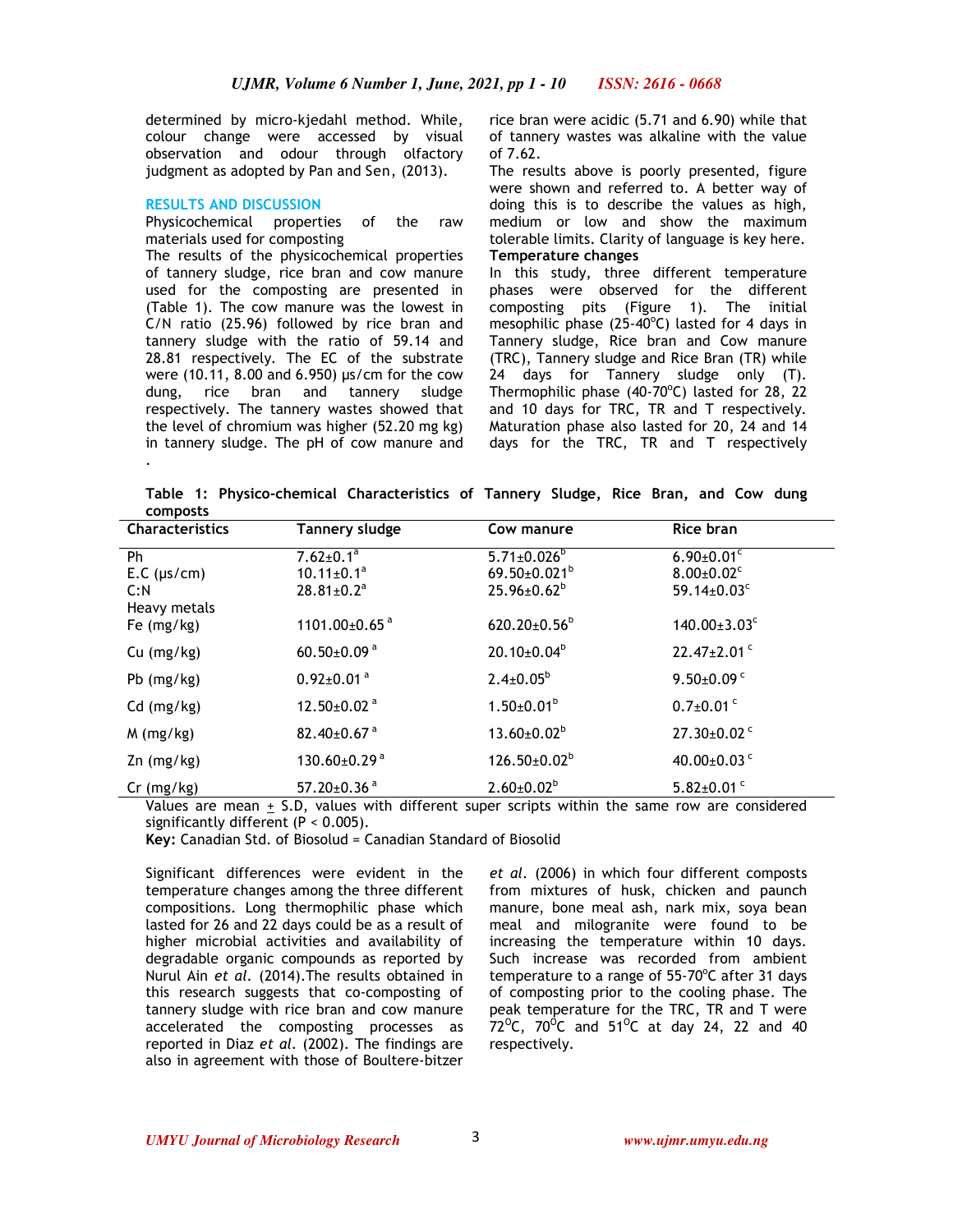### **pH changes**

The pH value during the mesophilic phase were 7.3, 7.3 and 7.23 for TRC, TR and T respectively. While for thermophilic phase the pH were 7.4, 7.5 and 8.21 for TRC, TR and T respectively. Moreover, for the maturation phase the pH value were 6.9, 6.9 and 7.46 for TRC, TR and T respectively. The pH values recorded in each composition were within the range of 6.9 - 8.5 during the composting processes (Figure 2). Specifically, this pH rise

from mesophilic to thermophilic was more pronounced for Pit three (tannery sludge only) than for the two co-composted piles  $(P < 0.05)$ . The difference in pH values may be due to the different starting material and different treatment used for the research as suggested by Zhu *et al.* (2007). The pH value of different compost piles increased minimally at the start of the experiment to alkaline values at thermophilic stage.



1 2 3 4 5 6 7 8 9 101112131415161718192021222324252627282930

**Figure 1:** Temperature Changes during Composting. a = Treatment One (Aeration plus Effectors Microorganism),  $b = Treatment two (aeration only),  $c = Treatment three (no aeration and no$$ effector microorganism).

This could be due to the production of more ammonia during ammonification and mineralization of organic nitrogen in tannery sludge. Between thermophilic and maturation phase, pH values were found to decrease minimally. The increase in pH over composting phase can be attributed to a release of ammonia associated with protein degradation, and its subsequent decrease to a volatilization of ammonia nitrogen and H+ release resulting from a microbial nitrification process (Gómez-Brandón *et al.,* 2008). The presence of volatile fatty acids may also influence the pH development in the compost pit, as reported in previous studies (Beck-Friis *et al.,* 2001). The dynamics of fatty acid formation and decomposition seem to be important in controlling biological activity and in turn, the gaseous emissions during the composting process. Fekedu *et al.,* (2014), observed that, when the thermophilic phase began in the selfheated household waste compost, fatty acids were decomposed followed by a rapid increase in pH and NH3 emissions.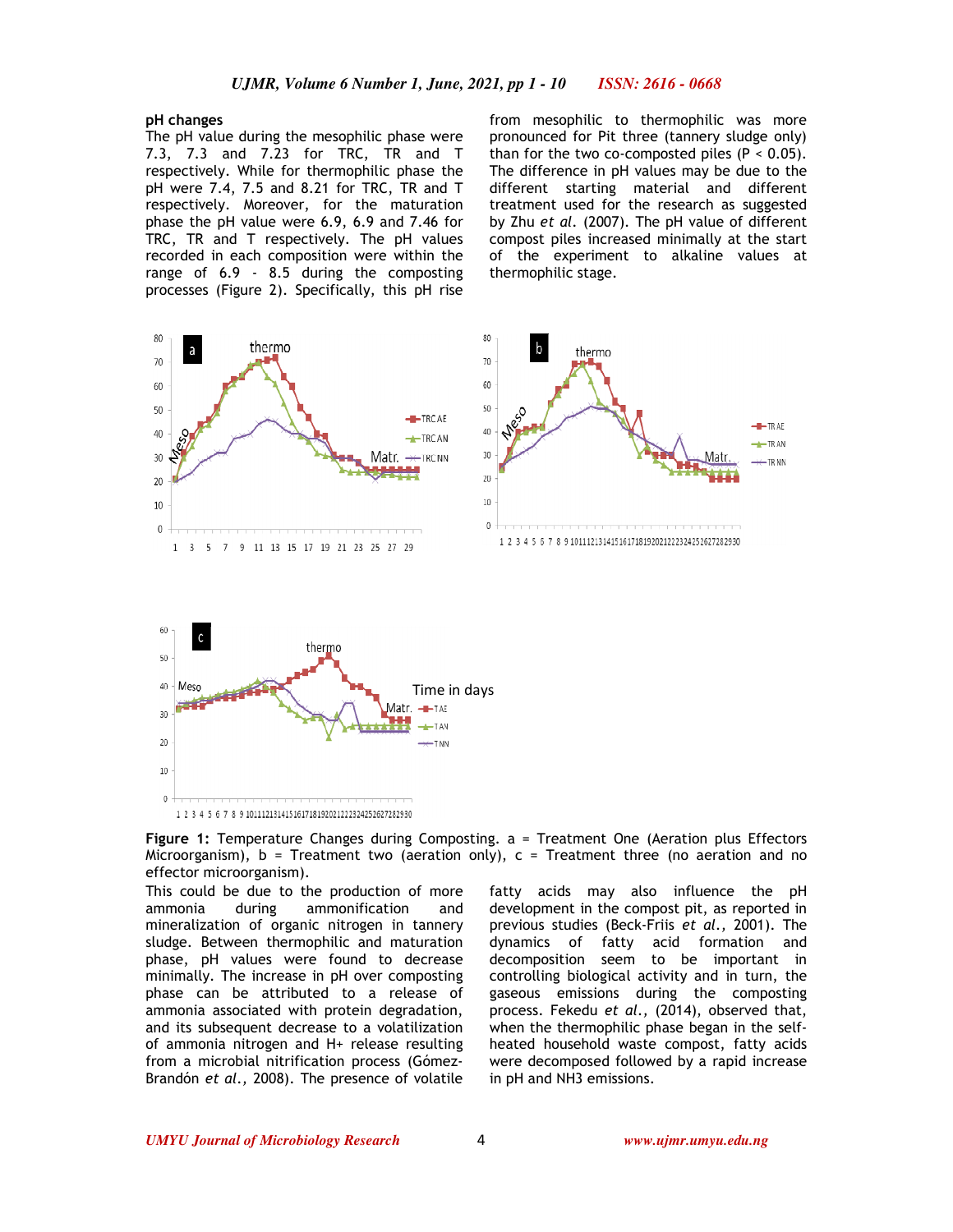

**Figure 2:** pH Changes at Mesophilic, Thermophilic and Maturation of the Biomass (TRC, TR and T) with Different Treatment

### **Changes in electric conductivity**

The EC values during the mesophilic phase were 3.0, 2.9 and 4.0 for TRC, TR and T respectively. While for thermophilic phase the EC were 2.7, 2.6 and 3.8 for TRC, TR and T respectively. Moreover, for the maturation phase the EC value were 2.7, 2.8 and 3.2 for TRC, TR and T respectively.

Electric conductivity (EC) increased significantly in all the treatments from the starting of experiment (Figure 3). This could be due to the release of ions, such as phosphate, ammonium and potassium throughout the composting process. Bernal *et al.* (2009) reported increase in EC during mesophilic phase and decreased after mesophilic and maturation phase. Composts had EC values suitable for soil application value of 3 mScm<sup>1</sup> (Gomez-Brandon *et al.,* 2008). Compost treatment using cow manure showed higher trend of electric conductivity values compared to the treatment without cow manure, this is because microbial biodegradation of the organic manure releases salt from the manure. The results obtained are in agreement with Irshad *et al.,* (2013), which showed increase in level of EC for goat manure composting around 10.4 ds/m to 10.6 ds/m, during manure composting. NurulAin *et al*. (2011) reported that compost treatment using goat manure showed higher trend of EC values compared to the treatment without goat manure.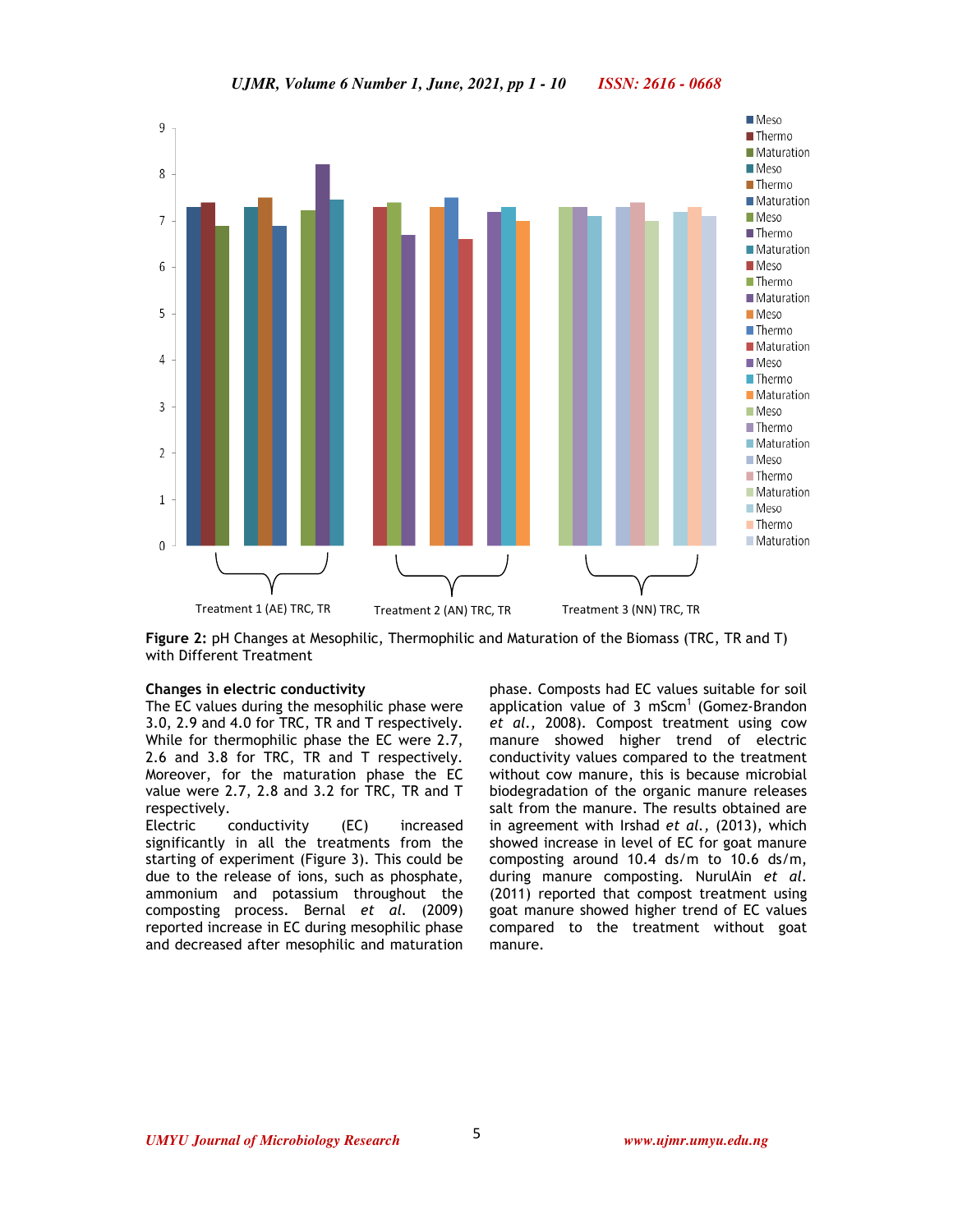

Figure 3: E.C (mScm<sup>-1</sup>) Changes at Mesophilic, Thermophilic and Maturation of the Biomass (TRC, TR and T) with Different Treatment

### **Changes in Carbon Nitrogen ratios (CN)**

The CN ratio decreased significantly over the phases, of composting especially in the cocomposted piles (Figure 4).As Carbon was lost in the form of  $CO<sub>2</sub>$  through microbial respiration and N nitrogen was recycled (Ryckeboer *et al.,* 2003). A much low CN ratio and high offensive odor at the end of the composting process for the tannery sludge compost (T) was found, this

indicates rapid biodegradation process in this compost. The addition of cow manure and rice bran to tannery sludge, however, significantly contributed to the decomposition of the lignocellulosic compounds of the rice bran, resulting in decrease N losses; in these mixed composts, this is in agreement with the finding of Sánchez- Monedero *et al.* (2001).



**Figure 4:** Carbon Nitrogen Ratio Changes at Mesophilic, Thermophilic and Maturation of the Biomass (TRC, TR and T) with Different Treatment

6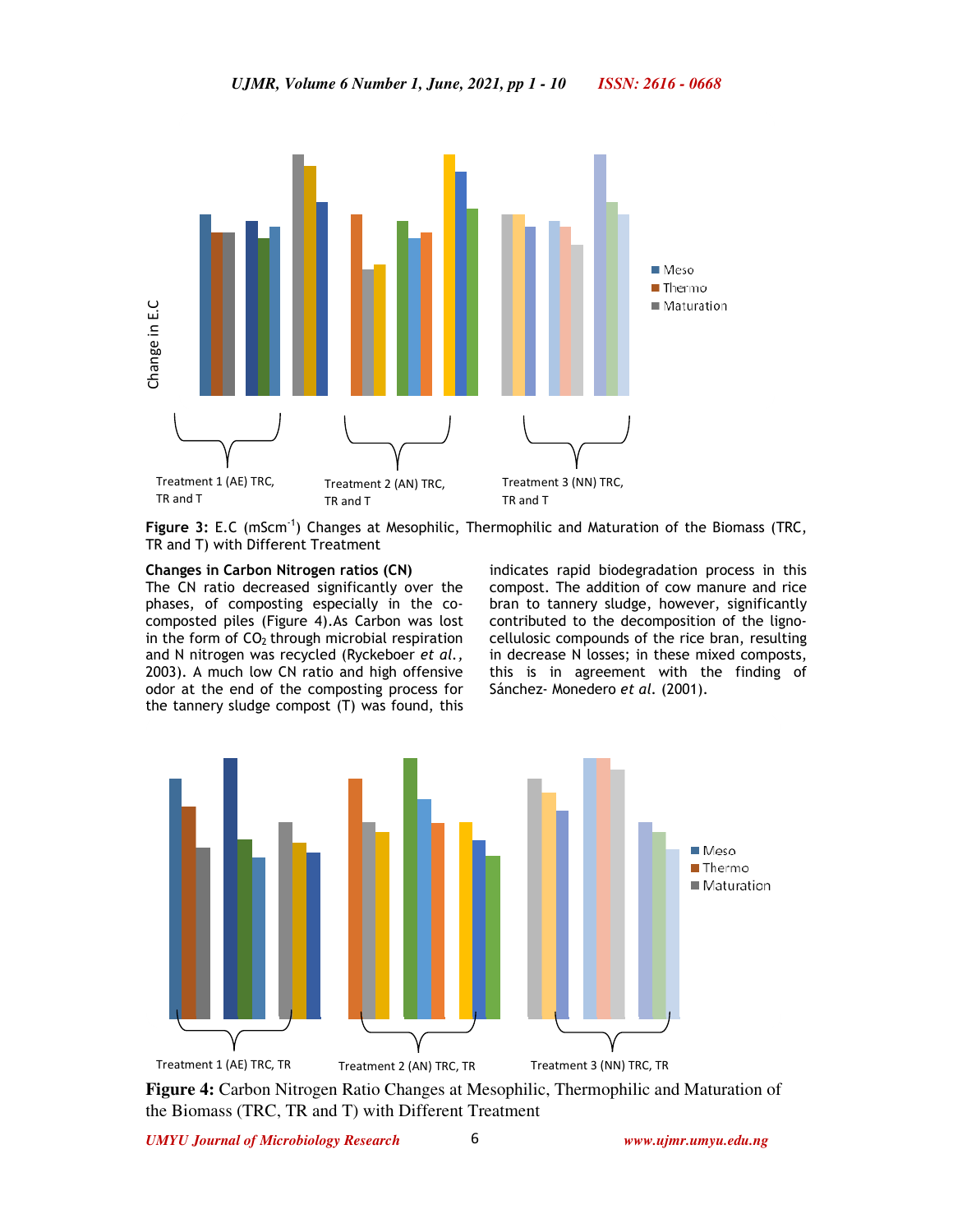# **Changes in bacterial population during composting**

The aerobic mesophilic counts of bacteria in the three different compost piles indicated significant variations in relation to temperature changes during the composting process (Figure 5-6). At the mesophilic phase of the process, high numbers of bacteria were found in pit one  $(TRC)$   $(8.2 \times 10^8$ cfu/g) and Pit two  $(5.2 \times 10^{7}$ cfu/g). Yet, both piles were found to contain significantly lower numbers of bacteria  $(2.0x10<sup>5</sup>)$ and  $3.8 \times 10^3$ cfu/g) during the thermophilic phase of composting as the temperatures peaked. Bacterial numbers increased again in the maturation phase  $(1.8x10^6$  and  $1.6x10^4$ cfu/g). These imply that addition of, cow manure, and rice bran were able to improve the degradation process by facilitating the microbial diversity present in

the compost throughout the entire composting process. The result agrees with the finding of Liu *et al.* (2011) that suggests microbial communities in compost changes greatly after meeting with the microbial inoculum. These findings were also in agreement with findings of Hassen *et al.* (2001). In contrast, bacterial population in pit three (T) differed slightly for the three temperature phases, mesophilic, thermophilic and maturation phase  $(8.0x10<sup>4</sup>,$ 1.7 $x10<sup>4</sup>$ , 3.510<sup>4</sup>cfu/g) respectively, thereby resulting in a significant interaction between compost pit and phase  $P < 0.001$ . Because in (T) there was no bulking agent, cow manure and rice bran that will facilitate microbial biodegradation. Pan and Sen, (2013) reported similar population changes when studying the composting process of wheat straw.



**Figure 5:** Changes in bacterial population during composting

### **The Heavy Metal Concentration (mg/kg) at 60 days of composting**

The order of the total metal content in the final composted biomass (TRC, TR and T) were Fe (2127.78 - 1911.11 mg/kg), Zn (161.18 – 117.94 mg/kg), Cu (29.70-23.33 mg/kg), Cr (21.54 to 17.85 mg/kg), Pb (10.89 – 6.09 mg/kg) and Cd (6.61 - 4.92 mg/kg). All are within the USEPA standard limit of biosolid which are (15000, 39, 2800, 1200 and 300) mg/kg for Cu, Cd, Zn, Cr and Pb respectively. During composting total heavy metal content decreased as reported by Mahdi *et al.* (2007).This is as result of leaching in the course of composting during thermophilic phase and could be related to the metal released from decomposed organic matter, an increase in moisture from 58.4% to 73.5%, a change in other oxidizing and ionic conditions in the medium and therefore increasing the solubility

of metals. Some authors suggest that were the potential toxic metal concentrations of compost are higher the leachibility of metal associated with compost is concern. It should consider the role of composting as important environmental sink to illiminate the most liable fraction of metals, mainly during active decomposition phase, indeed, after stabilization phase, metal total concentration is steady indicating that leachibility is stopped, this demonstrates the interest of land application of matured compost. It is also important to allow compost to mature due to the fact that, as compost matures over time, the solubility of heavy metals deceases with a subsequent decease in bioavailabity in the environment. The metals become bound to humic compounds, metals oxides and phosphates in the compost when mixed with the soil (Chaney and Ryan, 1993).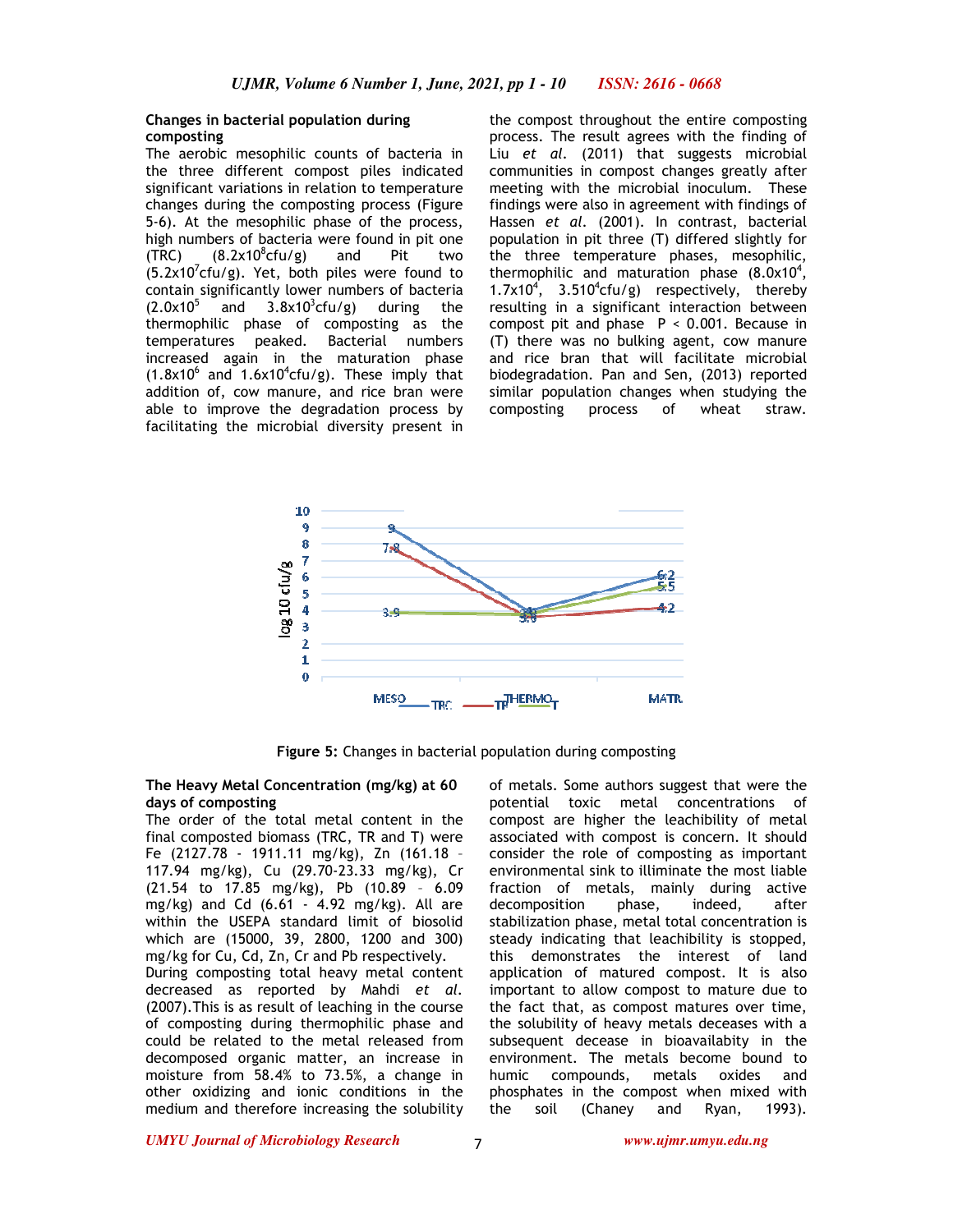

**Fig. 6: Heavy Metal Concentration (mg/kg) at 60 days of composting** 

### **Compost Maturity/Stability**

For this research four different parameters of maturity test were used, which include (i) color (ii) odour (iii) CN ratio (iv) germination index. From the results of maturity test at 60 days of composting of different biomass with different treatment it showed that: Tannery sludge, rice bran and cow manure (TRC) were positive for all the parameters assessed, when compared with European standard of compost maturity. Then followed by tannery sludge, rice bran treatment one (TR AE), then tannery sludge, rice bran, cow manure (TRC), this indicates that co-substrating of tannery sludge with rice bran and cow manure plus aeration enhanced the biodegradation of the biomass in the compost system, this finding agrees with that of Fekedu *et al.,* (2013), and Nurul Ain *et al.,* (2014). Compost maturity is the measure of completeness of composting (Butler *et al.,* 2001) maturity is not described by a single method that has been universally applied to all kinds of composting system. Maturity is best assessed by measuring two or more parameters like physical, chemical, plant and microbial activity assay (Logan *et al.,* 1997).

**Table 4.6:** Result of compost maturity at 60 days of composting

| <b>Substrate</b><br>combination/<br><b>Treatment</b> | Cn | Odour                | Colour               | Germ<br>index $(\%)$ |
|------------------------------------------------------|----|----------------------|----------------------|----------------------|
| <b>TRC</b>                                           | 13 | Earthyl smell        | Dark chocolate brown | 80                   |
| TR                                                   | 10 | Earthyl smell        | Dark chocolate brown | 80                   |
|                                                      | 6  | High offensive odour | Dark brown           | 10                   |
| EU.ST                                                | 13 | Earthyl smell        | Dark chocolate brown | $80 - 100$           |
| $\mathbf{r}$ $\mathbf{r}$<br>- -                     |    |                      |                      |                      |

Key: EU = European Standard of Compost Maturity

# **CONCLUSION**

It can be conclude that production of high quality compost can be achieved by using different substrate that is tannery sludge, rice bran and cow manure. The present study indicate the usefulness of different nitrogen amendments and bulking agent for improving composting processes to prepare high quality compost. Co-substrating of tannery sludge with rice bran and cow manure increase in the population size of the microorganism in the

biodegradation of the organic matter as shown in initial population of the microorganisms at different treatment but has little effects on accelerating the composting processes, the main factors responsible for accelerating the compositing process are changes of the physicochemical parameters of the raw materials (tannery sludge, rice bran and cow manure), constant aeration of the substrate/raw material used and type of raw waste used for composting processes.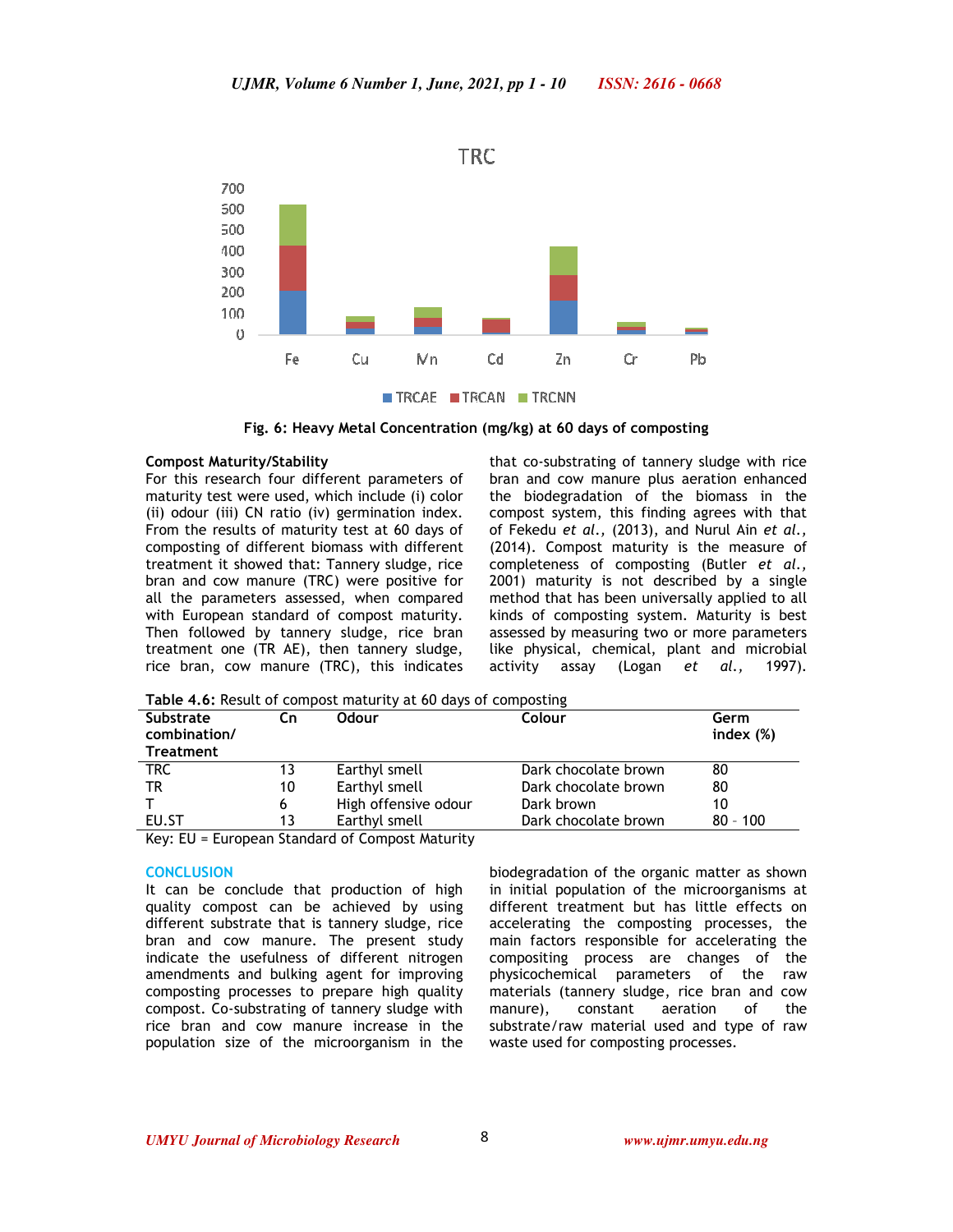**REFERENCES**

- Anderson, R.A. (1981). Bioavailability of chromium in soil. Sci. Total Environ., 17:13-29.
- Beck-Friis, B., Smårs, S., Jönsson, H., Kirchmann, H., (2001). Emissions of carbon dioxide, ammonia and nitrous oxide from organic household waste in a compost reactor under different temperature regimes. *J. Agric. Eng. Res,* 78, 423–430.
- Bernal, M.P., Alburquerque, J.A, Moral, R. (2009). Composting of animal manures and chemical criteria for compost maturity assessment: a review. *BioresourTechnol,* 100:5444–5453.
- Bernal, M.P., Sanchez-Monedero, M.A. Paredes, C., and Roig, A., (1998). Carbon mineralization from organic wastes at different composting stages during their incubation with soil. *Agr. Ecosyst. Environ*., 69:175-189.
- Bollen D. and Volker G. (1996).The Hygienic Standard of meat handling in the Tamale metropolis. BSc. Dissertation, University for Development Studies, Tamale Ghana 23-29pp.
- Boulter, J.I., Boland, G.J, Trevors, J.T. (2001). Compost: a study of the development process and end-product potential for suppression of turfgrass disease. *W J Microbio Biotech*, 16(2):115–134.
- Boulter-Bitzer, I.J., Trevors, J.T., Boland, G.J. (2006). A polyphasic approach for assessing maturity and stability in compost intended for suppression of plant pathogen. *Appl. Soil Ecol,* 34, 65– 81.
- Chaney, R.L. and Ryan, J.A. (1993). Heavy metal and toxic organic pollutants in MSW- composts. In: Hoitink, H.A.J., Keener H.M. (Eds.). *Science and engineering of composting: Design, Environmental, Microbiological and Utilization Aspects*. Worthington, Ohio: Renaissance Publications, pp. 451-506.
- Diaz, S., Crowe, J. D., Olsson, S. (2002). Induction of laccase activity in *Rhizoctoniasolani* by antagonistic *Pseudomonas fluorescens* strains and a range of chemical treatments. *Appl*. *Environ. Microbiol.* 67(5):2088–2094.
- Downer, Dalhammar, G., Borg-Karlson, A. K. (2008). Practical use of quality compost for plant health and vitality improvement. *Microbiology of composting* Pp 435-444.
- Elorrietal, E., M., Dalhammar, G., Borg-Karlson, A. K. (2006). Biological degradation of

selected hydrocarbons in an old PAH/creosote contaminated soil from a gas work site. *Appl. Microbiol. Biotechnol.* 53(5):619–626.

- Eno, J.U., Trenchard, O.I., Joseph A.O., Anthony. O A., Ivara E.E., (2009) "*Manual Of Soil, Plant and water Analysis"*: Lagos, Sibon Book Ltd
- Fayolle, G. Tamine, A.Y., Robinson, R.K. (2006). Soil Science and Technology. 3rd ed. Cambridge, *Woodhead Publishing Limited* p. 808.
- Fekedu, S., María, G.B., Ingrid, H.F. (2014) Coffee husk composting: An investigation of the process using molecular and non-molecular tools. *Waste Management* 34 (2014) 642–652
- Fliessbatch K.B, Tamine, A.Y., Robinson, R.K. (2006) Microbial diversity in synthetic compost as revealed by PCR- Amplified rRNA sequences from cultivated isolates and extracted DNA. *Microbial Ecology.* Pp 207-216.
- Gomez-Brandon, M., Lazcanoa, C., Domíngueza, J. (2008). The evaluation of stability and maturity during the composting of cattle manure. *Chemosphere* 70:436–444.
- Hassen, A., Belguith, K., Jedidi, N., Cherif, A., Cherif, M., Boudabous, A., (2001). Microbial characterization during composting of municipal solid waste. *Bioresour. Technol.* 80, 217–225.
- Innebrebner, Mazzola, M., Granatstein, D. M., Elfving, D. C., Mullinix, K., Gu, Y. H. (2006).*Cultural management of microbial community structure to enhance growth of apple in replant soils*. Phytopathology 92(12):1363–1366.
- Irshad, M., Eneji, E., Hussain, Z. and Ashraf, M. (2013).Chemical characterization of fresh and composted livestock manures. *Journal of Soil Science and Plant Nutrition* 13, 115-121.
- Lisk, D.J., Gutenmann, W.H., Rutzke, M., Kuntz, H.T., and Chu, G. (1992). Toxic materials in the soil. *Arch. Environ. Contam*. *Toxicol*., 22:190-194.
- Liu, J., Xu, X. H., Li, H. and Xu, Y. (2011). Effect of microbiological inocula on chemical and physical properties and microbial community of cow manure compost. *Biomass and Bioenergy* 35, 3233-3439.
- Logan, T.J., He, T.X. a nd Traina S.J. ( 1992). Chemical Properties ofMunicipal Solidwastecomposts. *J.Environ. Qual.*, 21:318-329

*UMYU Journal of Microbiology Research www.ujmr.umyu.edu.ng*